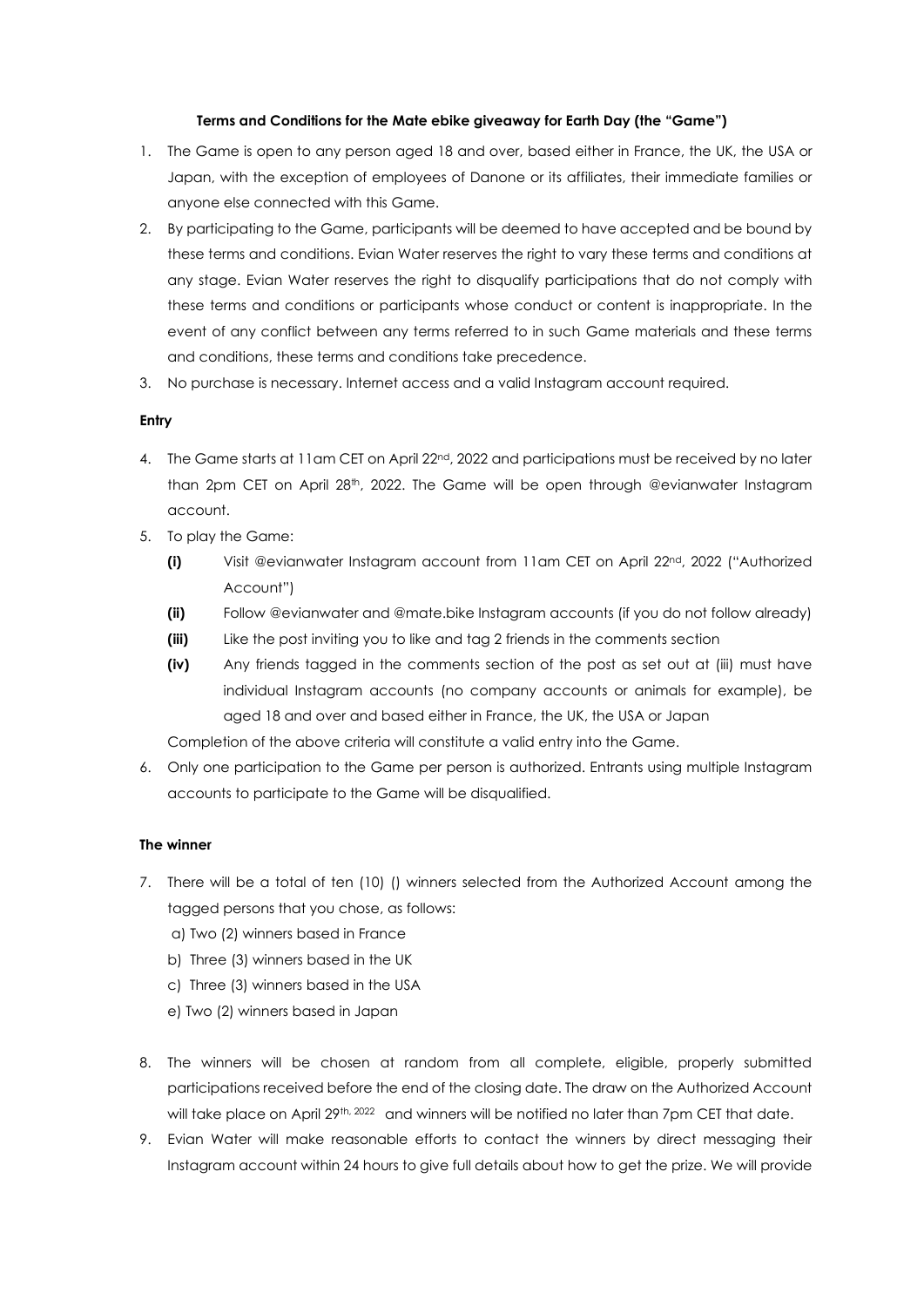the winners with a consent form to be completed, signed and sent back by email to us in order for us to validate and send the prize to the winner.

- 10. If any e-mails or messages to the winners are unanswered within 48 hours from reception / returned as undeliverable / the winners refuse or are unable to provide eligible information, Evian Water reserves the right to select an alternative winner to award their prize to another participant.
- 11. The winners will be required to submit valid identification before receiving their prize and provide evidence proving that, to the reasonable satisfaction of Evian Water, they meet the criteria to be considered a winner.
- 12. The prizes will be sent to the winners by post to a postal address notified by the winners in advance and winners will not be liable for the cost of delivery.

#### **Prize**

- 13. The winners will each win limited edition of beautiful evian pink ebikes with a bespoke bottle holder designed for the rPET 75cL sport cap.
- 14. The winner must be aged 18 and over, based either in France, the UK, the USA or Japan.
- 15. Valid identification/passport will be sought by Evian Water.
- 16. By participating in the Game, participants and winners agree that each prize is awarded on an "as is" basis, and that neither Evian Water nor any of its subsidiary or affiliated companies, make any representations or warranties of any nature with respect to the prizes.
- 17. The winners are responsible for paying all associated costs that are not specifically mentioned in these terms and conditions, including (where applicable) insurance and all other incidentals.

# **General**

- 18. The name of the winners will be available by sending a direct message to @evianwater on Instagram within 1 month of the closing date.
- 19. Evian Water reserves the right to terminate, amend or extend the Game.
- 20. Evian Water reserves the right to offer an alternative prize, of equal or greater value.
- 21. The prize is as stated and there are no alternative prizes or a cash substitute. The prize is nontransferable.
- 22. Evian Water does not accept liability for any losses or claims arising out of the Game except in cases of personal injury or death resulting from its own negligence.
- 23. Save where it has been negligent, Evian Water will not be responsible for any damage, loss or injury resulting from participants or winners entry into the Game or their acceptance and/or use of a prize, or for technical, hardware or software failures, lost, faulty or unavailable network connections or difficulties of any kind that may limit or prohibit their ability to participate in the Game.
- 24. Nothing in these terms and conditions shall in any way limit Evian Water's liability for death or personal injury caused by its negligence or for any other matter where liability may not as a matter of law be limited.

## **PARAGRAPHS 25 AND 26 CONTAIN DATA PROTECTION WORDING – PLEASE READ CAREFULLY**